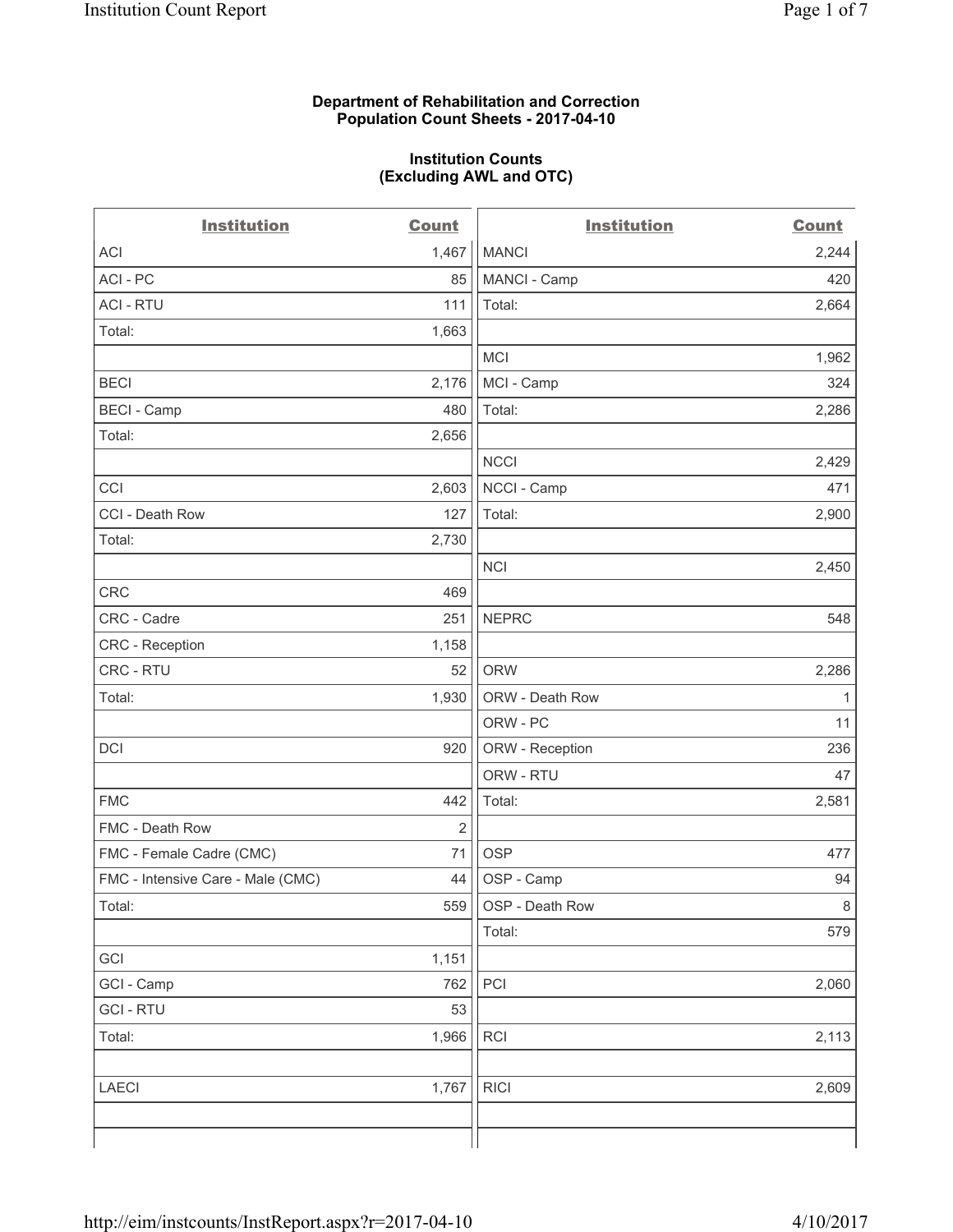|                          |             |                  | <b>Total Population:</b> | 50,255 |
|--------------------------|-------------|------------------|--------------------------|--------|
|                          |             |                  |                          |        |
|                          |             | Total:           |                          | 1,251  |
|                          |             | WCI - RTU        |                          | 93     |
|                          |             | <b>WCI</b>       |                          | 1,158  |
| Total:                   | 2,302       |                  |                          |        |
| MACI - Minimum           | 1,287       | Total:           |                          | 1,028  |
| <b>MACI</b>              | 1,015       | <b>TOCI - PC</b> |                          | 91     |
|                          |             | <b>TOCI</b>      |                          | 937    |
| Total:                   | 1,440       |                  |                          |        |
| <b>LORCI - Reception</b> | 1,058       | Total:           |                          | 1,535  |
| LORCI - Cadre            | 149         | TCI - Camp       |                          | 448    |
| LORCI                    | 233         | <b>TCI</b>       |                          | 1,087  |
|                          |             |                  |                          |        |
| LOCI                     | 2,208       | Total:           |                          | 1,273  |
|                          |             | SOCF - RTU       |                          | 61     |
| Total:                   | 2,213       | <b>SOCF</b>      |                          | 1,212  |
| LECI - Camp              | 161         |                  |                          |        |
| LECI                     | $2,052$ SCI |                  |                          | 2,024  |

\* The Total Population includes 30 Offenders with Reason Codes 30 & 31. \*\* The Total Population includes 40 Offenders with Reason Code 0A.

# **Male Population by Security Level (Include AWL and Exclude OTC)**

| <b>Security Level</b>  | <b>Body</b> | <b>AWL</b> | $(-OTC)$ | <b>Total</b> |
|------------------------|-------------|------------|----------|--------------|
| Total Level 5          | 91          | 0          | 0        | 91           |
| Total Level 4          | 2,033       | 19         | 15       | 2,037        |
| Total Level 3          | 11,923      | 148        | 115      | 11,956       |
| Total Level 2          | 16,058      | 225        | 168      | 16,115       |
| Total Level 1          | 15,795      | 154        | 83       | 15,866       |
| <b>Total Death Row</b> | 138         | 0          | 0        | 138          |
| <b>Total Male</b>      | 46,038      | 546        | 381      | 46,203       |

# **Female Population by Institution (Include AWL and Exclude OTC)**

| <b>Institution</b>       | <b>Body</b> | <b>AWL</b> | <u>(-OTC)</u> | <b>Total</b> |
|--------------------------|-------------|------------|---------------|--------------|
| <b>DCI</b>               | 920         | 13         | 8             | 925          |
| <b>FMC</b>               | 19          | 5          |               | 23           |
| FMC - Female Cadre (CMC) | 71          |            |               | 73           |
| <b>NEPRC</b>             | 548         | 13         | ◠<br>J        | 558          |
| <b>ORW</b>               | 2,285       | 55         | 29            | 2,311        |
|                          |             |            |               |              |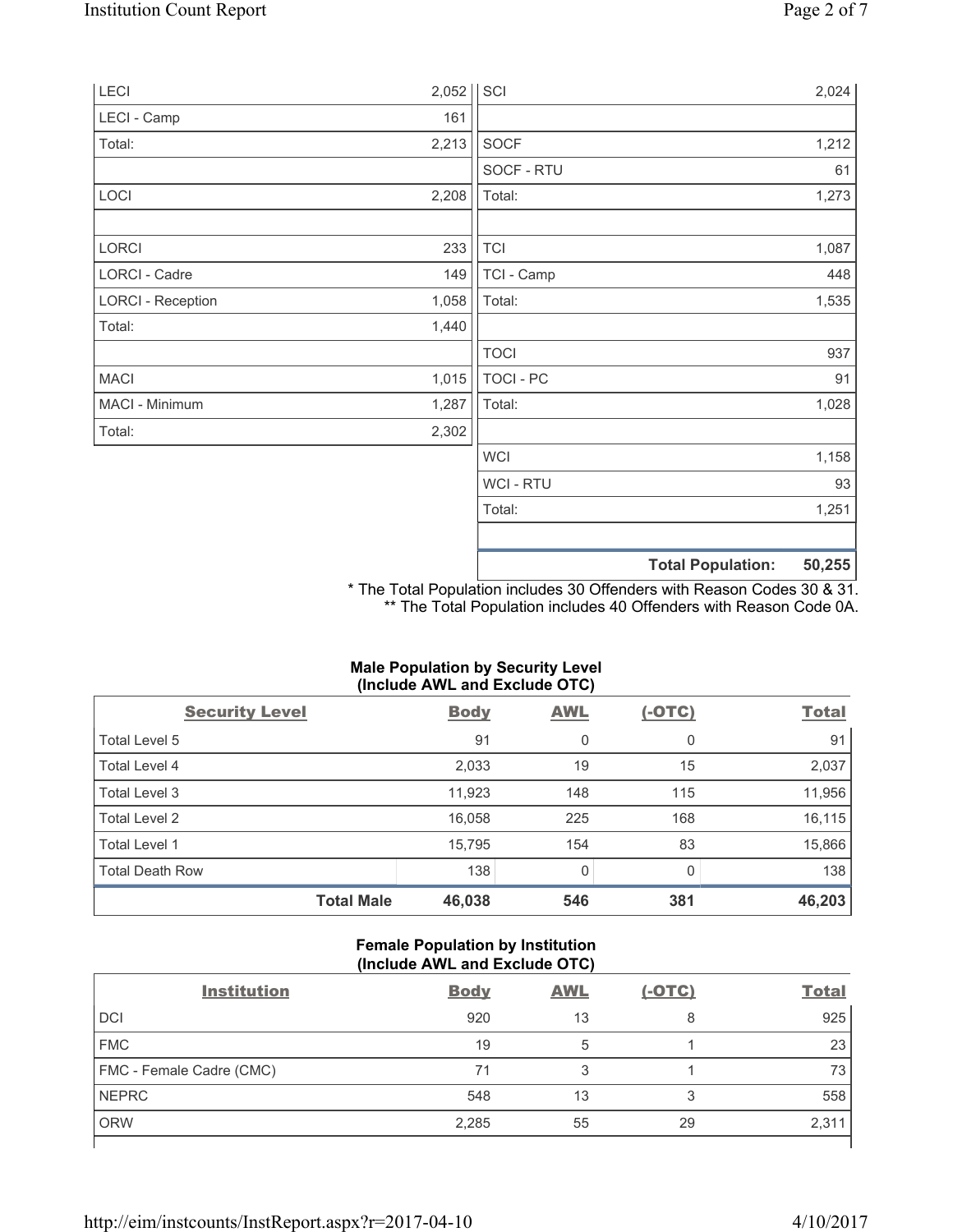| <b>ORW</b> - Death Row |                          |        | 0   |     |        |
|------------------------|--------------------------|--------|-----|-----|--------|
| ORW - PC               |                          | 11     | 0   |     |        |
| <b>ORW</b> - Reception |                          | 236    |     |     | 236    |
| <b>ORW - RTU</b>       |                          | 47     |     |     | 47     |
|                        | <b>Total Female</b>      | 4,138  | 89  | 42  | 4,185  |
|                        |                          |        |     |     |        |
|                        | <b>Total Population:</b> | 50,176 | 635 | 423 | 50,388 |

### **Male Population by Institution: Security Level 5 (Include AWL and Exclude OTC)**

|             | <b>Institution</b>   | <b>Body</b> | <b>AWL</b> | $(-OTC)$ | <b>Total</b> |
|-------------|----------------------|-------------|------------|----------|--------------|
| <b>OSP</b>  |                      | 84          |            |          | 84           |
| <b>SOCF</b> |                      |             |            |          |              |
| SOCF - RTU  |                      |             |            |          |              |
| <b>TOCI</b> |                      |             |            |          |              |
|             | <b>Total Level 5</b> | 91          |            |          | 91           |

## **Male Population by Institution: Security Level 4 (Include AWL and Exclude OTC)**

| <b>Institution</b>       | <b>Body</b>    | <b>AWL</b>          | $(-OTC)$            | <b>Total</b>   |
|--------------------------|----------------|---------------------|---------------------|----------------|
| <b>ACI</b>               | $\,6$          | 1                   | 1                   | $\,6\,$        |
| CCI                      | 1              | $\mathsf{O}\xspace$ | 0                   | 1              |
| CRC                      | 18             | $\mathsf{O}\xspace$ | $\mathbf 0$         | 18             |
| CRC - Reception          | 1              | $\mathsf{O}\xspace$ | $\mathsf{O}\xspace$ | 1              |
| <b>FMC</b>               | $\mathbf{1}$   | $\mathsf{O}\xspace$ | $\mathsf{O}\xspace$ | 1              |
| GCI                      | $\mathsf 3$    | $\mathsf{O}\xspace$ | $\mathsf{O}\xspace$ | $\sqrt{3}$     |
| LECI                     | 16             | $\mathsf{O}\xspace$ | $\mathsf{O}\xspace$ | $16$           |
| LORCI                    | $\,6$          | $\mathbf{1}$        | $\mathbf{1}$        | $\,6\,$        |
| <b>LORCI - Reception</b> | $\overline{7}$ | $\mathsf{O}\xspace$ | $\mathsf{O}\xspace$ | $\overline{7}$ |
| <b>MACI</b>              | 38             | $\mathsf{O}\xspace$ | $\mathsf{O}\xspace$ | 38             |
| <b>MANCI</b>             | 29             | $\mathbf{1}$        | 1                   | 29             |
| MCI                      | $\mathbf{1}$   | $\mathsf{O}\xspace$ | $\mathbf 0$         | 1              |
| <b>NCCI</b>              | $\overline{4}$ | $\mathbf{1}$        | 1                   | $\overline{4}$ |
| OSP                      | 390            | $\overline{2}$      | 1                   | 391            |
| RCI                      | 22             | $\mathsf{O}\xspace$ | $\mathsf{O}\xspace$ | 22             |
| <b>RICI</b>              | $\overline{9}$ | $\mathsf{O}\xspace$ | $\mathsf{O}\xspace$ | $\overline{9}$ |
| SOCF                     | 1,199          | 10                  | $\,8\,$             | 1,201          |
| SOCF - RTU               | 52             | $\mathsf{O}\xspace$ | $\mathsf{O}\xspace$ | 52             |
| <b>TCI</b>               | $\overline{7}$ | $\mathsf{O}\xspace$ | $\mathsf{O}\xspace$ | $\overline{7}$ |
| <b>TOCI</b>              | 191            | 3                   | $\overline{2}$      | 192            |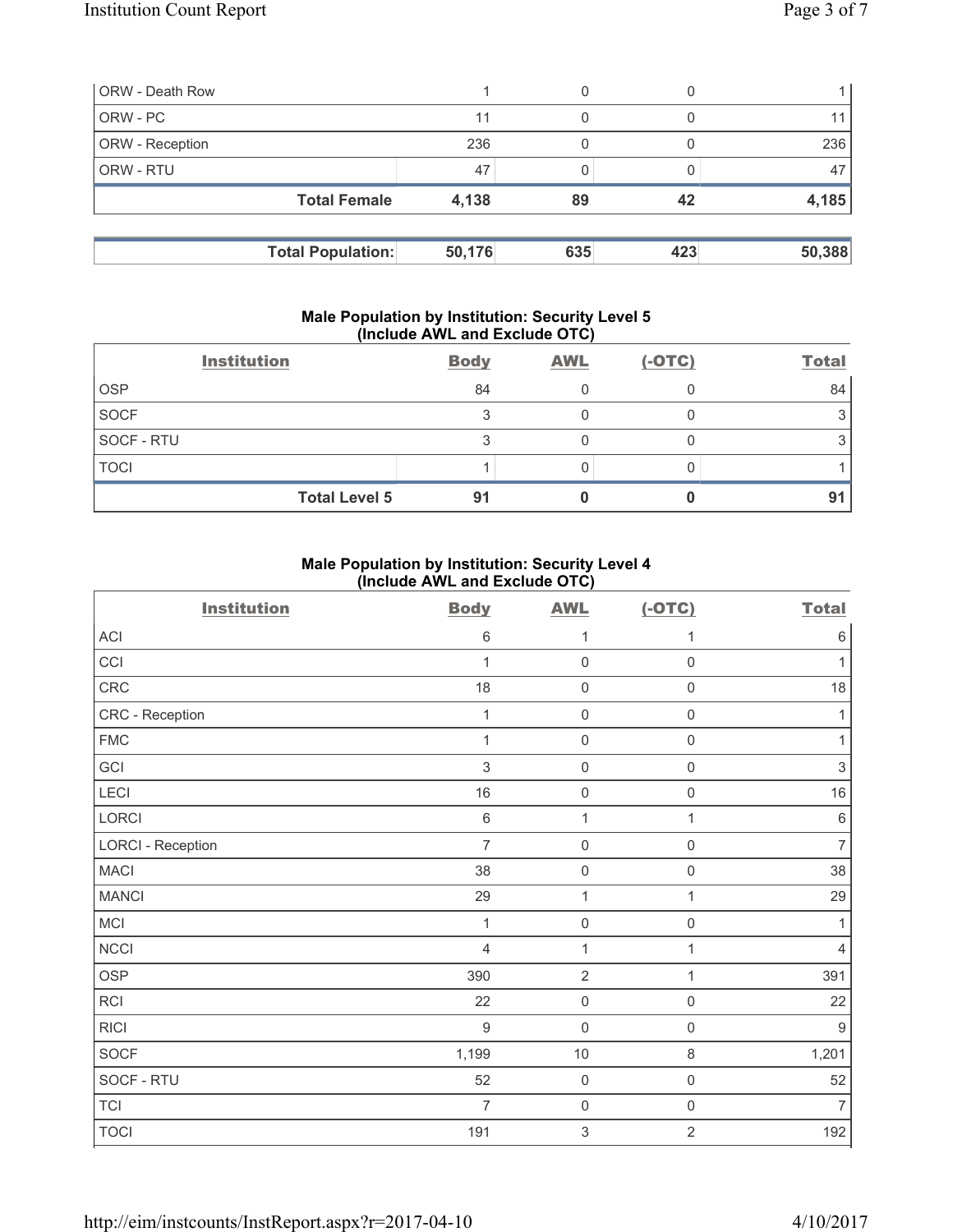| TOCI - PC      |                      | 16    |    |    | 16              |
|----------------|----------------------|-------|----|----|-----------------|
| <b>WCI</b>     |                      | 12    |    |    | 12 <sub>1</sub> |
| <b>WCI-RTU</b> |                      |       |    |    |                 |
|                | <b>Total Level 4</b> | 2,033 | 19 | 15 | 2,037           |

### **Male Population by Institution: Security Level 3 (Include AWL and Exclude OTC)**

| <b>Institution</b>                | <b>Body</b>      | <b>AWL</b>          | $(-OTC)$            | <b>Total</b>   |
|-----------------------------------|------------------|---------------------|---------------------|----------------|
| <b>ACI</b>                        | 19               | $\overline{2}$      | 1                   | 20             |
| <b>BECI</b>                       | $\mathbf{1}$     | $\mathsf 0$         | $\mathsf 0$         | 1              |
| CCI                               | $\overline{7}$   | $\mathsf{O}\xspace$ | $\mathsf{O}\xspace$ | $\overline{7}$ |
| CRC                               | 93               | $\sqrt{5}$          | $\overline{4}$      | 94             |
| CRC - Cadre                       | 145              | $\mathsf{O}\xspace$ | $\mathsf 0$         | 145            |
| CRC - Reception                   | 858              | 16                  | 14                  | 860            |
| CRC - RTU                         | 52               | $\mathsf 0$         | $\mathsf 0$         | 52             |
| <b>FMC</b>                        | 6                | $\mathsf{O}\xspace$ | $\mathsf{O}\xspace$ | $\,6$          |
| FMC - Intensive Care - Male (CMC) | $\mathbf{1}$     | $\mathsf{O}\xspace$ | $\mathsf{O}\xspace$ | 1              |
| GCI                               | $\overline{4}$   | $\mathsf{O}\xspace$ | $\mathsf{O}\xspace$ | $\overline{4}$ |
| <b>LAECI</b>                      | $\overline{2}$   | $\mathsf{O}\xspace$ | $\mathsf 0$         | $\overline{2}$ |
| LECI                              | 2,020            | 10                  | 10                  | 2,020          |
| LOCI                              | $\mathbf{1}$     | $\mathbf 0$         | $\mathsf 0$         | 1              |
| LORCI                             | 59               | 34                  | 31                  | 62             |
| <b>LORCI - Cadre</b>              | 94               | $\mathsf{O}\xspace$ | $\mathsf{O}\xspace$ | 94             |
| <b>LORCI - Reception</b>          | 531              | $\mathsf{O}\xspace$ | $\mathsf 0$         | 531            |
| <b>MACI</b>                       | 920              | $\,6\,$             | $\overline{4}$      | 922            |
| <b>MANCI</b>                      | 2,175            | 21                  | 18                  | 2,178          |
| MCI                               | $\mathbf 1$      | $\mathsf{O}\xspace$ | $\mathsf{O}\xspace$ | 1              |
| <b>NCCI</b>                       | 11               | $\mathbf 1$         | $\mathbf 1$         | 11             |
| <b>NCI</b>                        | $\overline{7}$   | $\mathsf{O}\xspace$ | $\mathsf 0$         | $\overline{7}$ |
| PCI                               | 38               | $\mathbf{1}$        | $\mathbf 0$         | 39             |
| RCI                               | 1,903            | 20                  | 14                  | 1,909          |
| <b>RICI</b>                       | $10$             | $\mathsf{O}\xspace$ | $\mathsf 0$         | $10$           |
| SCI                               | 8                | $\mathsf{O}\xspace$ | $\mathsf{O}\xspace$ | $\,8\,$        |
| SOCF                              | $\boldsymbol{9}$ | $\mathsf{O}\xspace$ | $\mathsf{O}\xspace$ | 9              |
| SOCF - RTU                        | 6                | $\mathsf 0$         | $\mathsf 0$         | 6              |
| <b>TCI</b>                        | 1,034            | 21                  | $\boldsymbol{9}$    | 1,046          |
| TCI - Camp                        | $\mathbf{1}$     | $\mathbf 0$         | $\mathsf 0$         | $\mathbf{1}$   |
| <b>TOCI</b>                       | 608              | $\mathsf 0$         | $\mathsf 0$         | 608            |
| <b>TOCI - PC</b>                  | 75               | $\mathsf{O}\xspace$ | $\mathsf 0$         | 75             |
| <b>WCI</b>                        | 1,137            | 11                  | $\boldsymbol{9}$    | 1,139          |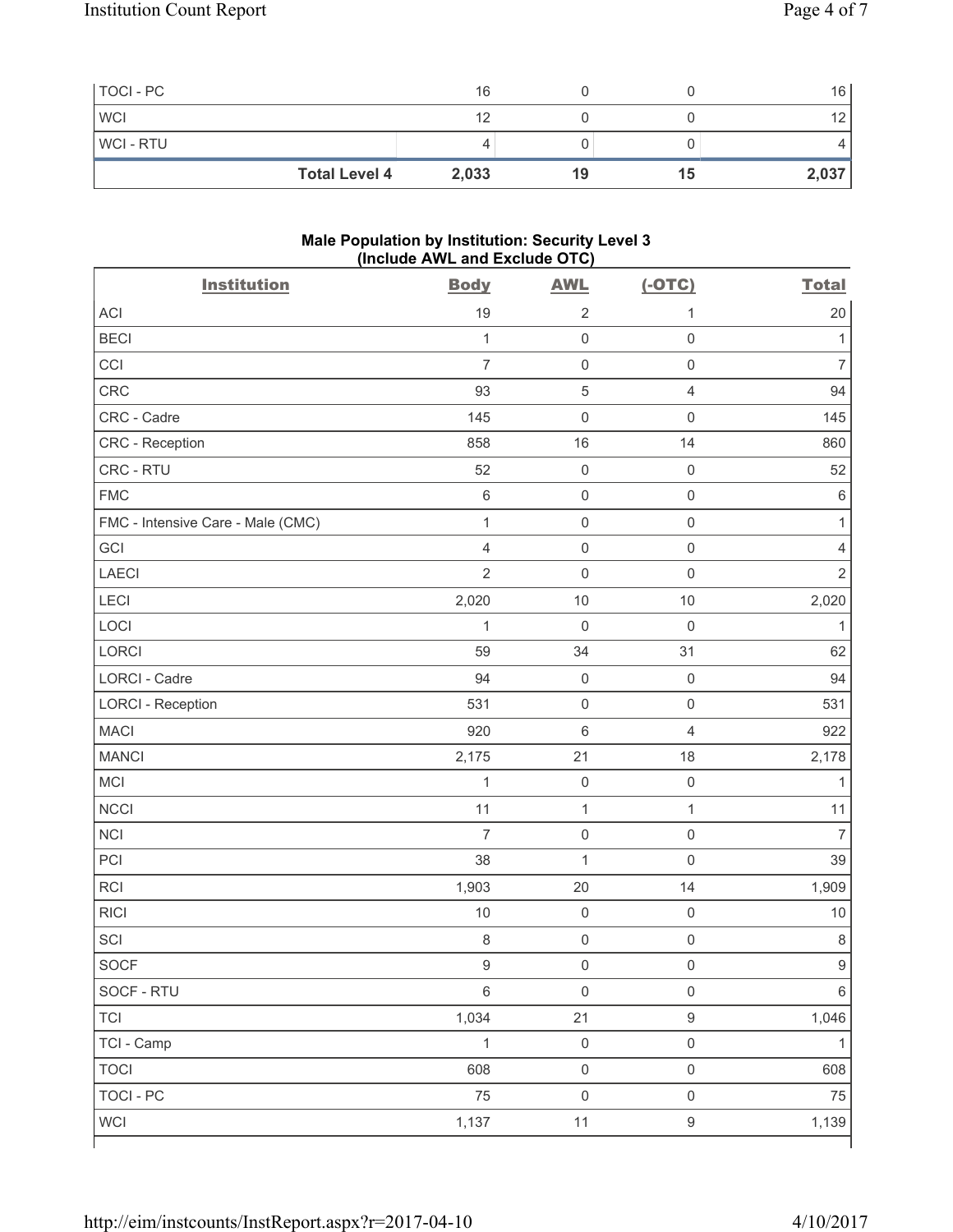| <b>WCI-RTU</b> |                      | 0 <sub>7</sub><br>01 |     |     | $\sim$ |
|----------------|----------------------|----------------------|-----|-----|--------|
|                | <b>Total Level 3</b> | 11,923               | 148 | 115 | 11,956 |

| <b>Institution</b>                | (include AVVL and Exclude $O(O)$<br><b>Body</b> | <b>AWL</b>          | $(-OTC)$            | <b>Total</b>              |
|-----------------------------------|-------------------------------------------------|---------------------|---------------------|---------------------------|
| <b>ACI</b>                        | 735                                             | 4                   | 1                   | 738                       |
| ACI - PC                          | 83                                              | $\mathsf{O}\xspace$ | 0                   | 83                        |
| <b>ACI - RTU</b>                  | 79                                              | $\mathsf{O}\xspace$ | $\mathsf{O}\xspace$ | 79                        |
| <b>BECI</b>                       | 1,374                                           | 23                  | 12                  | 1,385                     |
| CCI                               | 1,858                                           | 18                  | 17                  | 1,859                     |
| <b>CRC</b>                        | 180                                             | $\sqrt{5}$          | $\overline{4}$      | 181                       |
| CRC - Cadre                       | 106                                             | $\mathsf{O}\xspace$ | $\mathsf{O}\xspace$ | 106                       |
| CRC - Reception                   | 215                                             | 11                  | $\,8\,$             | 218                       |
| CRC - Youth                       | $\mathsf 0$                                     | 1                   | 1                   | 0                         |
| <b>FMC</b>                        | $\overline{7}$                                  | $\mathsf{O}\xspace$ | $\mathsf 0$         | $\overline{7}$            |
| FMC - Intensive Care - Male (CMC) | 20                                              | $\mathsf{O}\xspace$ | $\mathsf 0$         | 20                        |
| GCI                               | 586                                             | $\overline{4}$      | $\overline{2}$      | 588                       |
| <b>GCI-RTU</b>                    | 40                                              | $\mathbf 0$         | $\mathsf{O}\xspace$ | 40                        |
| <b>LAECI</b>                      | 1,106                                           | 18                  | 15                  | 1,109                     |
| LECI                              | $\,6$                                           | $\mathsf{O}\xspace$ | $\mathsf 0$         | 6                         |
| LOCI                              | 1,195                                           | 14                  | 13                  | 1,196                     |
| <b>LORCI</b>                      | 118                                             | 30                  | 28                  | 120                       |
| LORCI - Cadre                     | 46                                              | $\mathsf{O}\xspace$ | $\mathsf 0$         | 46                        |
| <b>LORCI - Reception</b>          | 355                                             | $\mathsf{O}\xspace$ | $\mathsf 0$         | 355                       |
| <b>MACI</b>                       | 57                                              | $\mathbf 1$         | $\mathbf{1}$        | 57                        |
| <b>MANCI</b>                      | 19                                              | $\mathbf 1$         | $\mathbf{1}$        | 19                        |
| MCI                               | 1,459                                           | 16                  | 9                   | 1,466                     |
| MCI - Camp                        | $\overline{2}$                                  | $\mathbf 0$         | $\mathsf{O}\xspace$ | $\overline{2}$            |
| <b>NCCI</b>                       | 1,428                                           | 16                  | 12                  | 1,432                     |
| NCI                               | 1,694                                           | 26                  | 22                  | 1,698                     |
| PCI                               | 698                                             | 11                  | 5                   | 704                       |
| RCI                               | 188                                             | $\mathsf{O}\xspace$ | $\mathbf 0$         | 188                       |
| <b>RICI</b>                       | 1,528                                           | 17                  | 11                  | 1,534                     |
| SCI                               | 862                                             | $\boldsymbol{9}$    | $\,6\,$             | 865                       |
| <b>TCI</b>                        | $\sqrt{3}$                                      | $\mathsf{O}\xspace$ | $\mathsf{O}\xspace$ | $\ensuremath{\mathsf{3}}$ |
| <b>TOCI</b>                       | $\mathbf{1}$                                    | $\mathsf{O}\xspace$ | $\mathsf{O}\xspace$ | 1                         |
| <b>WCI</b>                        | $\,8\,$                                         | $\mathsf{O}\xspace$ | $\mathsf 0$         | 8                         |
| WCI - RTU                         | $\overline{2}$                                  | $\mathsf{O}\xspace$ | $\mathsf 0$         | $\overline{\mathbf{c}}$   |
| <b>Total Level 2</b>              | 16,058                                          | 225                 | 168                 | 16, 115                   |

# **Male Population by Institution: Security Level 2 (Include AWL and Exclude OTC)**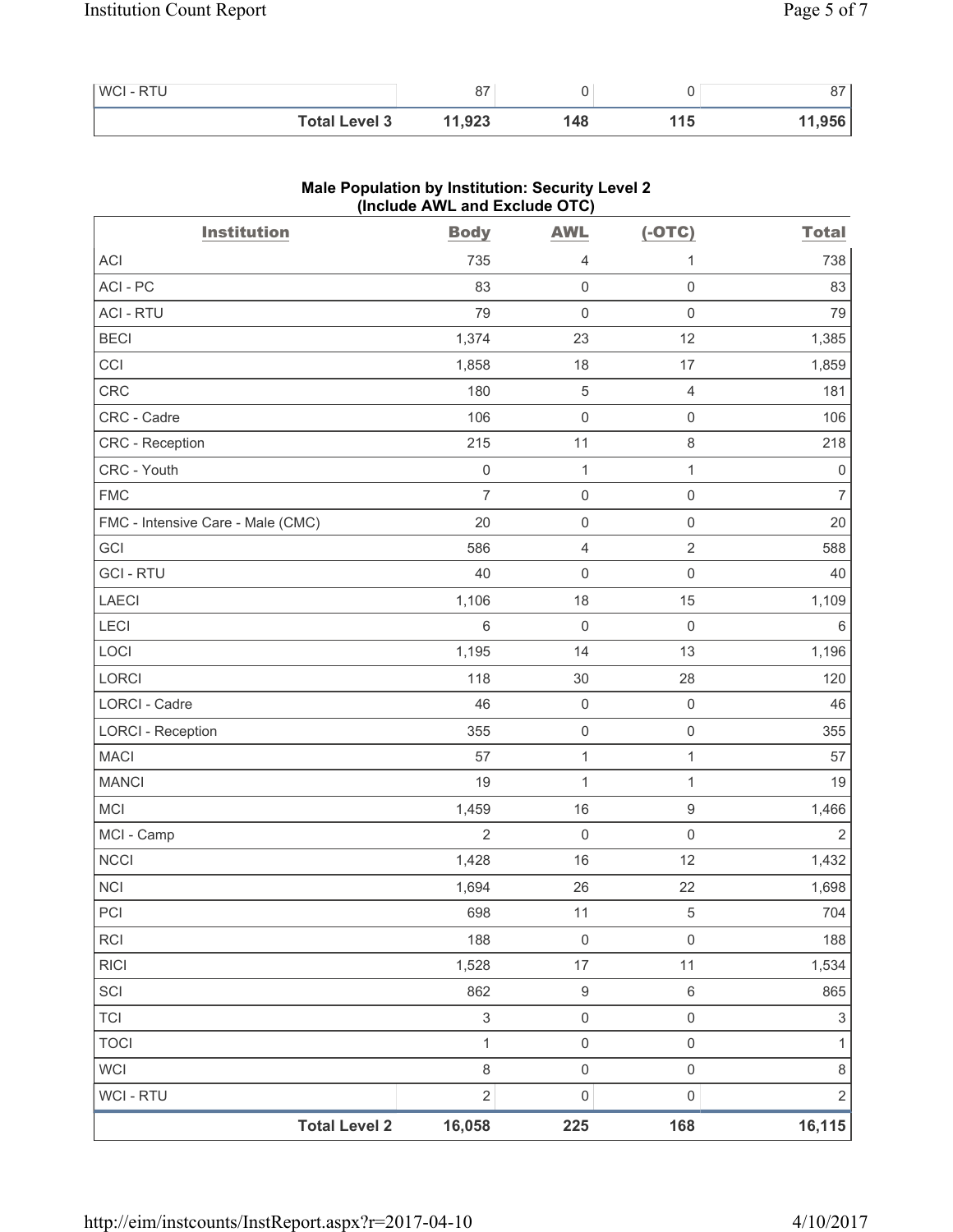| <b>Institution</b>                | <b>Body</b>    | <b>AWL</b>                | $(-OTC)$                  | <b>Total</b>   |
|-----------------------------------|----------------|---------------------------|---------------------------|----------------|
| <b>ACI</b>                        | 707            | $\overline{4}$            | $\mathsf 0$               | 711            |
| ACI-PC                            | $\overline{2}$ | $\mathbf 0$               | $\mathsf 0$               | $\overline{2}$ |
| <b>ACI - RTU</b>                  | 32             | $\mathbf 0$               | $\mathsf 0$               | 32             |
| <b>BECI</b>                       | 801            | $\overline{7}$            | $\overline{4}$            | 804            |
| <b>BECI - Camp</b>                | 480            | $\mathsf{O}\xspace$       | $\mathbf 0$               | 480            |
| CCI                               | 736            | $\overline{4}$            | $\ensuremath{\mathsf{3}}$ | 737            |
| <b>CRC</b>                        | 112            | $\ensuremath{\mathsf{3}}$ | $\ensuremath{\mathsf{3}}$ | 112            |
| CRC - Reception                   | 79             | $\ensuremath{\mathsf{3}}$ | $\overline{2}$            | 80             |
| <b>FMC</b>                        | 407            | $\sqrt{3}$                | $\mathsf 0$               | 410            |
| FMC - Intensive Care - Male (CMC) | 23             | $\mathsf{O}\xspace$       | $\mathsf 0$               | 23             |
| GCI                               | 558            | 11                        | $\overline{7}$            | 562            |
| GCI - Camp                        | 762            | $\mathsf 0$               | $\mathsf{O}\xspace$       | 762            |
| <b>GCI-RTU</b>                    | 13             | $\mathsf 0$               | $\mathsf 0$               | 13             |
| <b>LAECI</b>                      | 659            | $\,6\,$                   | $6\,$                     | 659            |
| LECI                              | 10             | $\mathbf{1}$              | $\mathsf{O}\xspace$       | 11             |
| LECI - Camp                       | 161            | $\mathbf 0$               | $\mathsf{O}\xspace$       | 161            |
| LOCI                              | 1,012          | $\sqrt{3}$                | $\mathbf{1}$              | 1,014          |
| LORCI                             | 49             | 10                        | $\boldsymbol{9}$          | 50             |
| <b>LORCI - Cadre</b>              | $\hbox{9}$     | $\mathsf{O}\xspace$       | $\mathsf 0$               | 9              |
| <b>LORCI - Reception</b>          | 165            | $\mathsf{O}\xspace$       | $\mathsf{O}\xspace$       | 165            |
| MACI - Minimum                    | 1,287          | 8                         | $\overline{7}$            | 1,288          |
| <b>MANCI</b>                      | 21             | $\,8\,$                   | $\sqrt{5}$                | 24             |
| MANCI - Camp                      | 420            | $\overline{2}$            | $\overline{2}$            | 420            |
| <b>MCI</b>                        | 501            | $\,8\,$                   | $\sqrt{2}$                | 507            |
| MCI - Camp                        | 322            | $\mathsf{O}\xspace$       | $\mathsf{O}\xspace$       | 322            |
| <b>NCCI</b>                       | 986            | $\,6\,$                   | $\ensuremath{\mathsf{3}}$ | 989            |
| NCCI - Camp                       | 471            | $\mathsf 0$               | $\mathsf 0$               | 471            |
| <b>NCI</b>                        | 748            | $\boldsymbol{9}$          | 5                         | 752            |
| <b>OSP</b>                        | $\mathfrak{S}$ | $\overline{2}$            | $\mathbf{1}$              | $\overline{4}$ |
| OSP - Camp                        | 94             | $\mathbf 0$               | $\mathsf 0$               | 94             |
| PCI                               | 1,324          | 26                        | 11                        | 1,339          |
| <b>RICI</b>                       | 1,062          | $10$                      | $\sqrt{5}$                | 1,067          |
| SCI                               | 1,153          | 11                        | $\mathsf 3$               | 1,161          |
| <b>TCI</b>                        | 43             | $\overline{7}$            | $\ensuremath{\mathsf{3}}$ | 47             |
| TCI - Camp                        | 447            | $\mathsf 0$               | $\mathsf 0$               | 447            |
| <b>TOCI</b>                       | 136            | $\overline{2}$            | $\mathbf{1}$              | 137            |

#### **Male Population by Institution: Security Level 1 (Include AWL and Exclude OTC)**